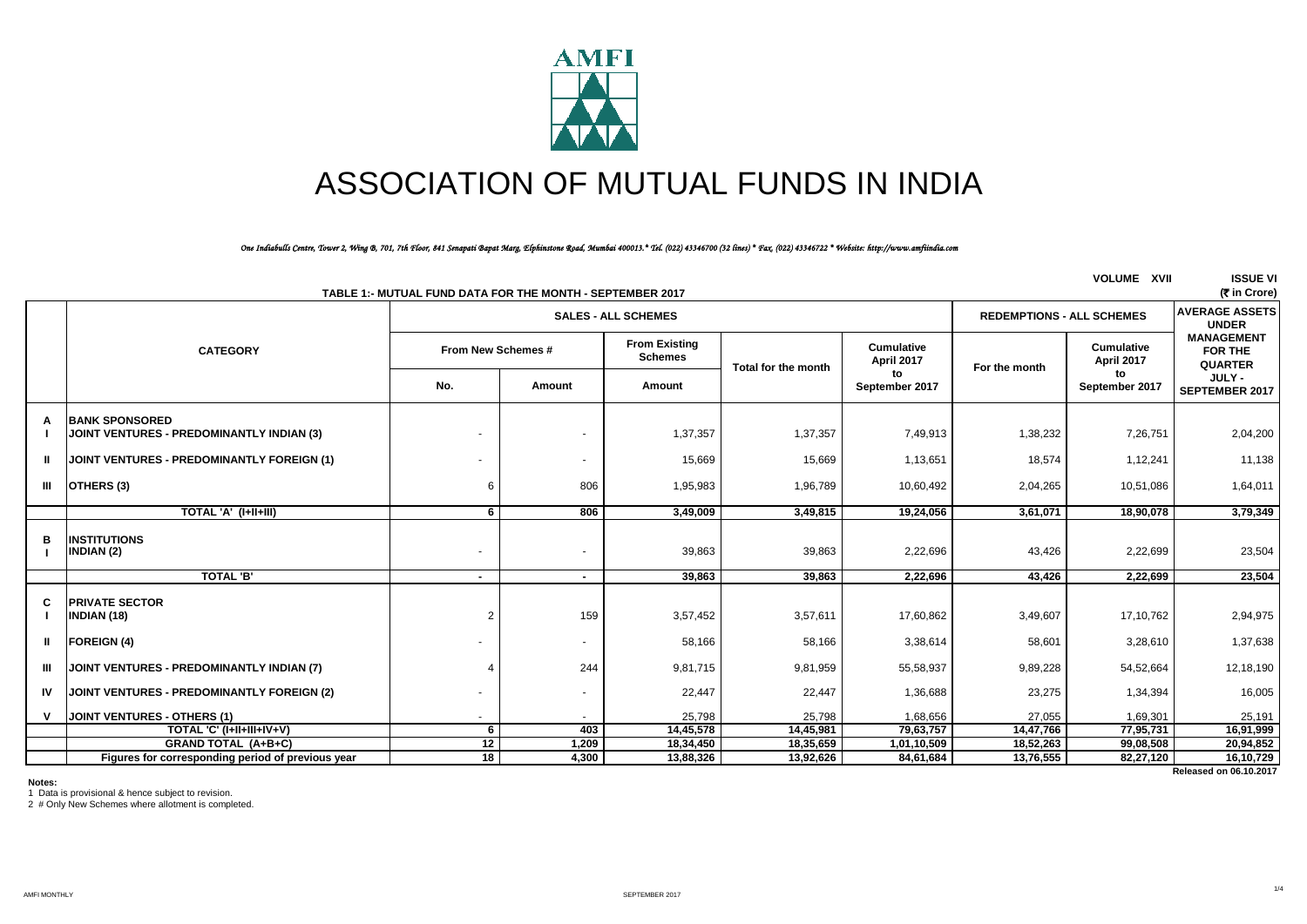|                                 | (₹ in Crore)<br>2.1 *NEW SCHEMES LAUNCHED (ALLOTMENT COMPLETED) |                          |                      |                  |                      |                      |                      |        |  |  |
|---------------------------------|-----------------------------------------------------------------|--------------------------|----------------------|------------------|----------------------|----------------------|----------------------|--------|--|--|
|                                 |                                                                 | Open End                 |                      | <b>Close End</b> |                      | <b>Interval Fund</b> | <b>TOTAL</b>         |        |  |  |
|                                 | <b>No.of Schemes</b>                                            | Amount                   | <b>No.of Schemes</b> | Amount           | <b>No.of Schemes</b> | Amount               | <b>No.of Schemes</b> | Amount |  |  |
| <b>INCOME</b>                   |                                                                 | $\overline{\phantom{a}}$ |                      | 602              |                      |                      |                      | 602    |  |  |
| <b>INFRASTRUCTURE DEBT FUND</b> |                                                                 |                          |                      |                  |                      |                      |                      |        |  |  |
| <b>IEQUITY</b>                  |                                                                 | 14                       |                      | 541              |                      |                      |                      | 555    |  |  |
| <b>BALANCED</b>                 |                                                                 |                          |                      |                  |                      |                      |                      |        |  |  |
| <b>LIQUID/MONEY MARKET</b>      |                                                                 |                          |                      |                  |                      |                      |                      |        |  |  |
| <b>GILT</b>                     |                                                                 |                          |                      |                  |                      |                      |                      |        |  |  |
| <b>IELSS - EQUITY</b>           |                                                                 |                          |                      | 52               |                      |                      |                      | 52     |  |  |
| <b>GOLD ETF</b>                 |                                                                 |                          |                      |                  |                      |                      |                      |        |  |  |
| <b>OTHER ETFS</b>               |                                                                 |                          |                      |                  |                      |                      |                      |        |  |  |
| <b>FUND OF FUNDS INVESTING</b>  |                                                                 |                          |                      |                  |                      |                      |                      |        |  |  |
| <b>OVERSEAS</b>                 |                                                                 |                          | . .                  |                  |                      |                      |                      |        |  |  |
| <b>TOTAL</b>                    |                                                                 | 14                       |                      | 1,195            |                      |                      | 12                   | 1,209  |  |  |

#### **TABLE 2:- SALES DURING THE MONTH OF SEPTEMBER 2017 - TYPE AND CATEGORY WISE 2.1 \*NEW SCHEMES LAUNCHED (ALLOTMENT COMPLETED)**

### **\*NEW SCHEMES LAUNCHED :**

| <b>OPEN END EQUITY:</b>    | <b>ICICI Prudential Sensex Index Fund</b>                                                                                                                                                                                                                                                                                                         |
|----------------------------|---------------------------------------------------------------------------------------------------------------------------------------------------------------------------------------------------------------------------------------------------------------------------------------------------------------------------------------------------|
| <b>ICLOSE END INCOME :</b> | Kotak FMP Series 210; Reliance Dual Advantage Fixed Tenure Fund XI- Plan E and Reliance Fixed Horizon Fund - XXXV Series 5; Union Capital Protection Oriented Fund - Series 8;<br>UTI Fixed Term Income Fund - Series XXVII - VII (1104 Days), VIII (1117 Days) and IX (1160 Days), UTI-Dual Advantage Fixed Term Fund - Series V - I (1103 Days) |
| <b>ICLOSE END EQUITY:</b>  | <b>ICICI Prudential Value Fund Series 17 and UTI - Focussed Equity Fund - Series IV (1104 Days)</b>                                                                                                                                                                                                                                               |
| <b>ICLOSE END ELSS :</b>   | Sundaram Long Term Micro Cap Tax Advantage Fund - Series VI                                                                                                                                                                                                                                                                                       |

#### **No.of Schemes No.of Schemes No.of Schemes No.of Schemes Amount INCOME** 254 63,701 941 \$ (20) 47 - **1,242 63,681 INFRASTRUCTURE DEBT FUND** - - 8 - - - **8 - EQUITY** 316 32,290 113 - - - **429 32,290** BALANCED | 30 | 9,863 | - | - | - | 30 | 9,863 **LIQUID/MONEY MARKET** 52 17,22,476 - - - - **52 17,22,476 GILT | 40 | 1,230 | - | - | - | 40 | 1,230 ELSS - EQUITY** 43 1,438 22 - - - **65 1,438 GOLD ETF** 12 - - - - - **12 - OTHER ETFs** 54 3,456 - - - - **54 3,456 FUND OF FUNDS INVESTING OVERSEAS** 28 16 - - - - **28 16** TOTAL 829 | 18,34,470 | 1,084 | (20)| 47 | - 1960| 18,34,450  **18,34,470 Amount 2.2 EXISTING SCHEMES TOTAL (20) Interval Fund Amount Open End Amount**

\$One Mutual Fund had erroneously reported sales transactions of ₹ 20 crore of open ended income schemes under NFO of close ended income scheme, which has been corrected in the current month, resulting **in negative figure of ₹ 20 crore under sales of existing schemes of close ended income schemes.** 

|                                  |                      | Open End<br><b>Interval Fund</b><br><b>Close End</b> |                      |        | <b>TOTAL</b>         |        |                      |           |
|----------------------------------|----------------------|------------------------------------------------------|----------------------|--------|----------------------|--------|----------------------|-----------|
|                                  | <b>No.of Schemes</b> | Amount                                               | <b>No.of Schemes</b> | Amount | <b>No.of Schemes</b> | Amount | <b>No.of Schemes</b> | Amount    |
| <b>INCOME</b>                    | 254                  | 63.701                                               | 949                  | 582    | 47                   |        | 1,250                | 64,283    |
| <b>IINFRASTRUCTURE DEBT FUND</b> | -                    |                                                      |                      |        |                      |        |                      |           |
| <b>EQUITY</b>                    | 317                  | 32,304                                               | 115                  | 541    |                      |        | 432                  | 32,845    |
| <b>BALANCED</b>                  | 30                   | 9,863                                                |                      |        |                      |        | 30                   | 9,863     |
| <b>LIQUID/MONEY MARKET</b>       | 52                   | 17,22,476                                            |                      |        |                      |        | 52                   | 17,22,476 |
| <b>GILT</b>                      | 40                   | 1,230                                                |                      |        |                      |        | 40                   | 1,230     |
| <b>ELSS - EQUITY</b>             | 43                   | 1,438                                                | 23                   | 52     |                      |        | 66                   | 1,490     |
| <b>GOLD ETF</b>                  | 12                   | $\overline{\phantom{a}}$                             |                      |        |                      |        | 12 <sub>1</sub>      |           |
| <b>OTHER ETFS</b>                | 54                   | 3,456                                                |                      |        |                      |        | 54                   | 3,456     |
| <b>FUND OF FUNDS INVESTING</b>   | 28                   | 16                                                   | . .                  |        |                      |        | 28                   | 16        |
| <b>OVERSEAS</b>                  |                      |                                                      |                      |        |                      |        |                      |           |
| <b>TOTAL</b>                     | 830                  | 18,34,484                                            | 1,095                | 1,175  | 47                   |        | 1972                 | 18,35,659 |

## **2.3 TOTAL OF ALL SCHEMES**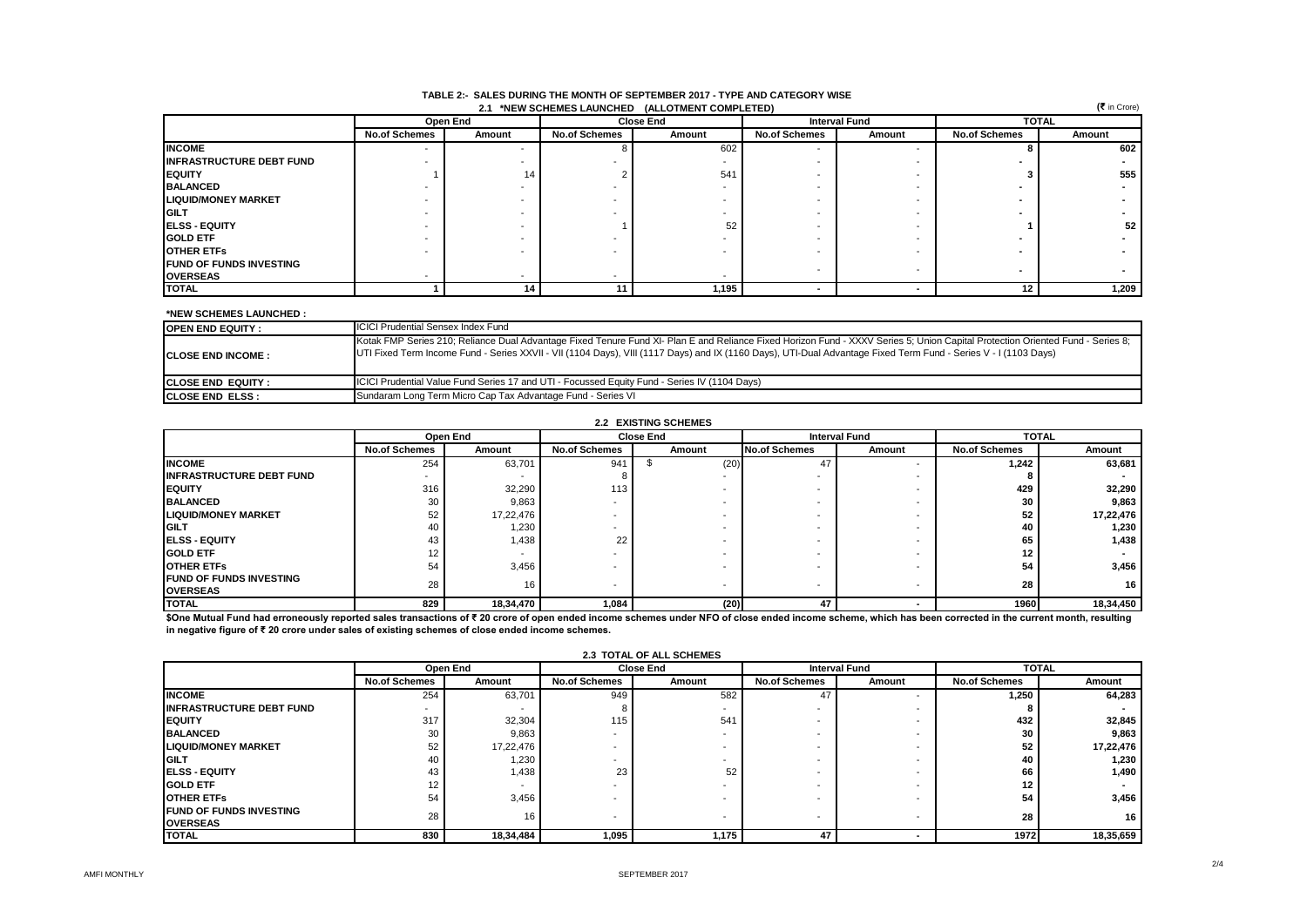# **REDEMPTIONS / REPURCHASES DURING THE MONTH OF SEPTEMBER 2017 CATEGORY & TYPE WISE**

 **(**` **in Crore)**

|                                                   | <b>Open End</b> | <b>Close End</b> | <b>Interval Fund</b> | <b>TOTAL</b> | Net Inflow / (Outflow)<br>For the Month | Net Inflow / (Outflow) Net Inflow / (Outflow)<br>For the Year to Date<br><b>Current Year</b> | For the Year to Date<br><b>Previous Year</b> |
|---------------------------------------------------|-----------------|------------------|----------------------|--------------|-----------------------------------------|----------------------------------------------------------------------------------------------|----------------------------------------------|
| <b>INCOME</b>                                     | 1,11,318        | 2,966            | 89                   | 1,14,373     | (50,090)                                | 37,470                                                                                       | 1,00,179                                     |
| INFRASTRUCTURE DEBT FUND                          |                 |                  |                      |              |                                         | 200                                                                                          |                                              |
| <b>EQUITY</b>                                     | 13,471          | 1,364            |                      | 14,835       | 18,010                                  | 76,065                                                                                       | 19,829                                       |
| <b>BALANCED</b>                                   | 1,722           |                  |                      | 1,722        | 8,141                                   | 47,045                                                                                       | 11,828                                       |
| <b>LIQUID/MONEY MARKET</b>                        | 17,17,643       |                  |                      | 17,17,643    | 4,833                                   | 28,646                                                                                       | 98,725                                       |
| <b>GILT</b>                                       | .486            |                  |                      | 1,486        | (256)                                   | 1,293                                                                                        | (2, 303)                                     |
| <b>ELSS - EQUITY</b>                              | 549             | 15               |                      | 564          | 926                                     | 4,292                                                                                        | 2,404                                        |
| <b>GOLD ETFS</b>                                  | 74              |                  |                      | 74           | (74)                                    | (388)                                                                                        | (539)                                        |
| <b>OTHER ETFS</b>                                 | 1,488           |                  |                      | 1,488        | 1,968                                   | 7,639                                                                                        | 4,658                                        |
| <b>FUND OF FUNDS INVESTING</b><br><b>OVERSEAS</b> | 78              |                  |                      | 78           | (62)                                    | (261)                                                                                        | (217)                                        |
| <b>TOTAL</b>                                      | 18,47,829       | 4,345            | 89                   | 18,52,263    | (16, 604)                               | 2,02,001                                                                                     | 2,34,564                                     |

**Table 4:-**

# **ASSETS UNDER MANAGEMENT AS ON SEPTEMBER 30, 2017**

| <b>TOTAL</b><br>% to Total<br><b>Interval Fund</b><br><b>Open End</b><br><b>Close End</b><br>6,86,474<br>8,09,965<br>3,620<br>1,19,871<br>2,223<br>2.223<br>5,61,708<br>26,770<br>5,88,478<br>-<br>1,34,868<br>1,34,868<br>$\overline{\phantom{0}}$<br>3,55,408<br>3,55,408<br>$\overline{\phantom{0}}$<br>$\blacksquare$<br>16,753<br>16,753<br>-<br>3,943<br>66,761<br>70,704<br>-<br>5,148<br>5,148<br>-<br>55,166<br>55,166<br>-<br>1.588<br>1.588<br>$\blacksquare$<br>- | <b>CATEGORY &amp; TYPE WISE</b>                   |           |          |       |           |     |  |  |
|-------------------------------------------------------------------------------------------------------------------------------------------------------------------------------------------------------------------------------------------------------------------------------------------------------------------------------------------------------------------------------------------------------------------------------------------------------------------------------|---------------------------------------------------|-----------|----------|-------|-----------|-----|--|--|
|                                                                                                                                                                                                                                                                                                                                                                                                                                                                               |                                                   |           |          |       |           |     |  |  |
|                                                                                                                                                                                                                                                                                                                                                                                                                                                                               | <b>INCOME</b>                                     |           |          |       |           | 40  |  |  |
|                                                                                                                                                                                                                                                                                                                                                                                                                                                                               | <b>INFRASTRUCTURE DEBT FUND</b>                   |           |          |       |           | @   |  |  |
|                                                                                                                                                                                                                                                                                                                                                                                                                                                                               | <b>IEQUITY</b>                                    |           |          |       |           | 29  |  |  |
|                                                                                                                                                                                                                                                                                                                                                                                                                                                                               | <b>BALANCED</b>                                   |           |          |       |           |     |  |  |
|                                                                                                                                                                                                                                                                                                                                                                                                                                                                               | <b>LIQUID/MONEY MARKET</b>                        |           |          |       |           | 17  |  |  |
|                                                                                                                                                                                                                                                                                                                                                                                                                                                                               | <b>IGILT</b>                                      |           |          |       |           |     |  |  |
|                                                                                                                                                                                                                                                                                                                                                                                                                                                                               | <b>IELSS - EQUITY</b>                             |           |          |       |           |     |  |  |
|                                                                                                                                                                                                                                                                                                                                                                                                                                                                               | <b>IGOLD ETF</b>                                  |           |          |       |           | @   |  |  |
|                                                                                                                                                                                                                                                                                                                                                                                                                                                                               | <b>IOTHER ETFS</b>                                |           |          |       |           | 3   |  |  |
|                                                                                                                                                                                                                                                                                                                                                                                                                                                                               | <b>FUND OF FUNDS INVESTING</b><br><b>OVERSEAS</b> |           |          |       |           | @   |  |  |
|                                                                                                                                                                                                                                                                                                                                                                                                                                                                               | <b>TOTAL</b><br>$21 - 11 - 11 - 11$               | 18,83,874 | 1,52,807 | 3,620 | 20,40,301 | 100 |  |  |

**@ Less than 1 %.**

| Table 5:-             | DATA ON FUND OF FUNDS (DOMESTIC) - SEPTEMBER 2017 | (₹ in Crore) |            |                                                                  |                                                                   |
|-----------------------|---------------------------------------------------|--------------|------------|------------------------------------------------------------------|-------------------------------------------------------------------|
|                       | No. of Schemes                                    | <b>Sales</b> | Redemption | Assets under<br><b>Management</b><br>as on<br>September 30, 2017 | <b>Average Assets under</b><br><b>Management for the</b><br>Month |
| <b>IFund of Funds</b> | 41                                                | <b>160</b>   | 1271       | 5.431                                                            | 5.442                                                             |

**Note :**

1. Fund of Funds is a scheme wherein the assets are invested in the existing schemes of mutual funds and hence, the figures indicated herein are included in tables 1 to 4. Data on fund of funds is given for information only.